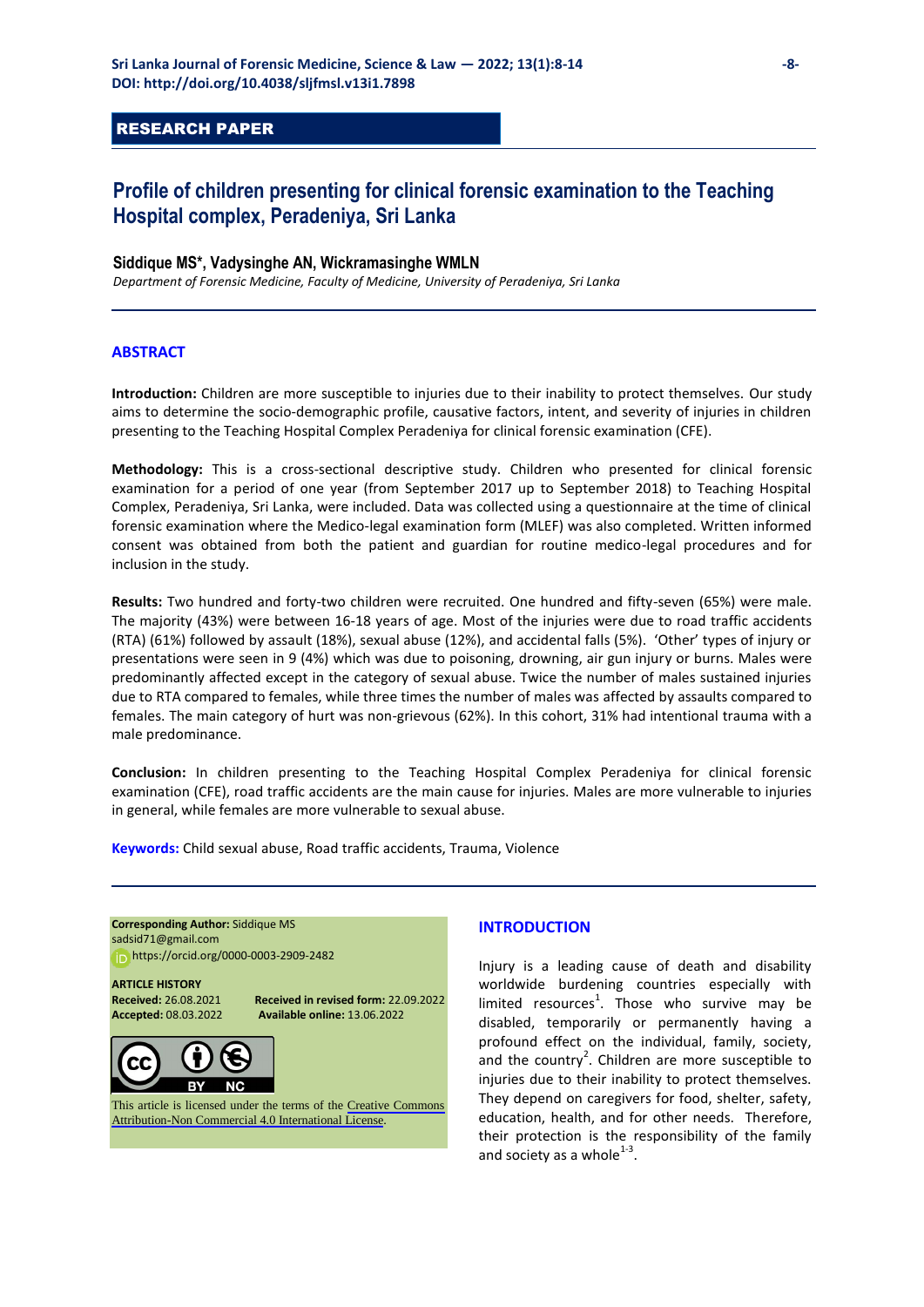Children may be subjected to intentional or nonintentional injuries<sup>3</sup>. Children cannot protect themselves from intentional injuries and they do not possess communication skills to express their feelings and experiences or resist abuse in comparison to adults. Therefore, caregivers may not identify abuse, which leads to further victimization of the children<sup>4</sup>. Studies show that children who behave aggressively with their peers have been victims of intentional violence in the past<sup>5,6</sup>.

The cost of injuries to society is very high. Such costs may be direct or indirect. Direct costs come from the use of goods, child protection, and health services. Indirect costs are incurred by the caregivers in following up, spending their time and income<sup>5</sup>. A healthy, strong, younger generation is the strength of a nation. Therefore, injuries to children adversely affect not only the victims but their families, friends and communities as a whole<sup>7</sup>.

It has been reported by Manas K Akmatov in 2011, that children from a low socio-economic class are at a higher risk of experiencing intentional injuries<sup>8</sup>. Literature reveals that such injuries are often associated with socio-demographic factors such as culture, habit, and living conditions<sup>9,10</sup>.

Currently, Sri Lanka has a population of 21 million. There is rapid growth of the population of children with the growth of the country's population. Approximately 31% of the total population is children<sup>11</sup>. In Sri Lanka a child is legally defined as a person less than 18 years of age, irrespective of maturity and the level of education.

Literature revealed a study conducted in the Western province, Sri Lanka to determine the cause of injuries in children. This showed that 71% of children admitted to hospital are referred for Clinical Forensic Examination (CFE). Of these, 55% were victims of RTA, 17% victims of intentional trauma, 12% were victims of sexual abuse, and 16% were victims of other types of trauma $^{12}$ .

Sri Lanka is a country that provides a large labor force to foreign countries. Females leave their families to go abroad for employment. A study conducted by Siriwardhana et al in 2015, on labor migration and its impact on families, revealed that it contributes to child injury<sup>13</sup>. Furthermore, a study conducted in 2011 by Miller revealed that the abuse of coastline male children in Sri Lanka is aggravated as a result of tourism $^{14}$ .

#### **OBJECTIVES**

With regard to children, presenting to the Teaching Hospital Complex Peradeniya (Dental hospital, Pediatric hospital, Professorial unit) following trauma of medico-legal significance to;

- describe medico-legally significant issues
- determine the socio-demographic profile of the victim, causative factors, intent, and severity of injuries.

## **METHODOLOGY**

A cross-sectional descriptive study was conducted on children (individuals less than 18 years) presenting to the Teaching Hospital Complex, Peradeniya (Dental hospital, Pediatric hospital, Professorial unit) for clinical forensic examination for a period of one year. Data were collected prospectively and documented at the time of clinical forensic examination by the Judicial Medical Officer.

Written informed consent was obtained from both the patient and guardian for routine medico-legal procedures and for being included in the study. The children whose guardians refused to consent and children with cognitive impairment were excluded from the study. Mentally challenged children were excluded as their capacity to comprehend the gravity of giving consent is particularly challenging and requires psychiatric opinion.

Information was gathered by taking a detailed history from both the patient and guardian during the routine clinical forensic examination. Police records were accessed in cases of RTA, physical or sexual child abuse. Information regarding sociodemographic profile, causes for injury, whether intentional or non-intentional, and category of hurt were collected.

Confidentiality was ensured by coding the patients. Confidentiality of data was ensured by a way of storing completed questionnaires in a secure place and by securing electronic data by a password. Ethical approval was granted by the Ethics Review Committee, University of Peradeniya, Sri Lanka.

## **RESULTS**

#### **A. Socio-demographic profile**

Out of 242 children, 157 (65%) were male. According to the age distribution 103 (43%) were between 16- 18 years, 72 (30%) were between 11-15 years, 30 (12%) children between 6-10 years and 37 (15%)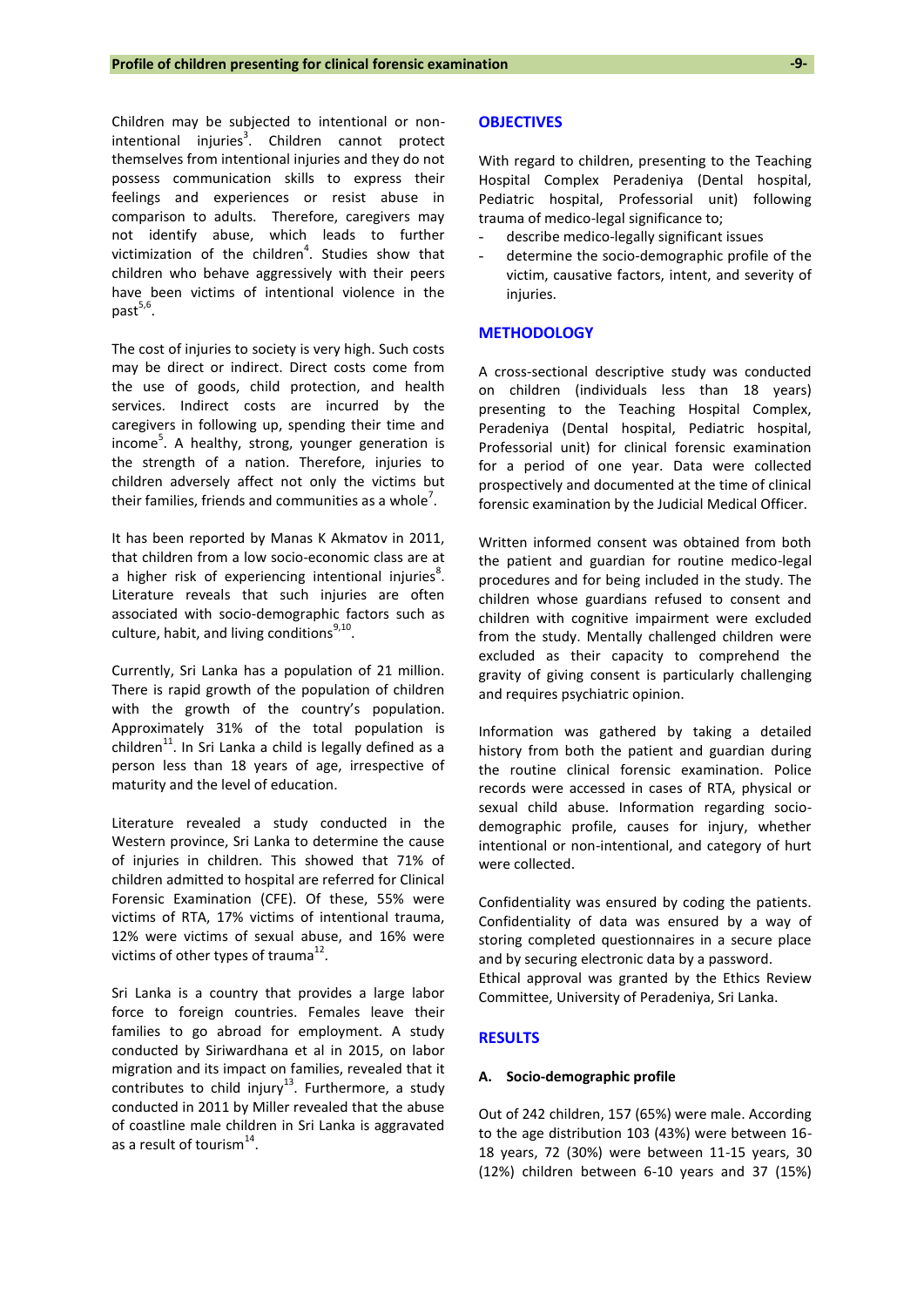were 1- 5 years. Table 01 summarizes the distribution of gender across different age groups, which shows that males are predominantly affected in all age groups.

#### **Table 01:** Gender and age distribution

|               | Male     | Female   | Total |
|---------------|----------|----------|-------|
|               | $n (\%)$ | n(%)     |       |
| 1-5 years     | 21 (9%)  | 16 (7%)  | 37    |
| 6-10 years    | 17 (7%)  | 13 (5%)  | 30    |
| $11-15$ years | 46 (19%) | 26 (11%) | 72    |
| 16-18 years   | 73 (30%) | 30 (12%) | 103   |
|               |          |          |       |
| <b>Total</b>  | 157      | 85       |       |

**Table 02:** Age and Gender distribution with Type of

#### **B. Type of trauma**

Most of the injuries were due to road traffic accidents 148 (61%), followed by assault 44 (18%), sexual abuse 29 (12%), and accidental falls 12 (5%). Nine children (4%) had sustained injuries or had conditions due to poisoning, drowning, air gun injury, and burns which were categorized under other types of injuries. A significant association was found between the gender and type of trauma **(Table 02)**. Males were predominantly affected when considering all types of injuries, except in sexual abuse. In road traffic accidents males were affected twice as often as females. In assaults males were affected three times more than females. The number of affected children was increasing gradually as they aged, except in falls and 'other' types of injuries in which the incidence declined with age **(Table 02)**.

|               | <b>Assault</b> | Sexual abuse | Falls      | <b>RTA</b> | <b>Others</b> | Total |
|---------------|----------------|--------------|------------|------------|---------------|-------|
|               | $n (\%)$       | $n (\%)$     | $n (\%)$   | $n (\%)$   | $n (\%)$      |       |
|               |                |              |            |            |               |       |
| Gender        |                |              |            |            |               |       |
| <b>Male</b>   | 33(14%)        | 11(5%)       | 7(3%)      | 100(41%)   | 6(3%)         | 157   |
| Female        | 11(5%)         | 18(7%)       | 5(0.2%)    | 48(20%)    | 3(1%)         | 85    |
|               |                |              |            |            |               |       |
| Age           |                |              |            |            |               |       |
| 1-5 years     | 4(2%)          |              | 5(2%)      | 25(10%)    | 3(1%)         | 37    |
| 6-10 years    | 6(2%)          | 2(1%)        | $1(0.4\%)$ | 20(8%)     | $1(0.4\%)$    | 30    |
| $11-15$ years | 14(6%)         | 13(5%)       | 3(1%)      | 40(17%)    | 2(1%)         | 72    |
| 16-18 years   | 20(8%)         | 14(6%)       | 3(1%)      | 63(26%)    | 3(1%)         | 103   |

#### **C. Severity of trauma**

Trauma

Injuries were classified according to the Penal Code of Sri Lanka<sup>15</sup>. Accordingly increasing severity was classified as 'Non-grievous', 'Grievous', 'Endangering life' and 'Fatal in ordinary cause of nature'. Non grievous injuries are predominant 150 (62%), when compared to grievous injuries 57 (24%). Four cases (2%) had injuries which could be classified as endangering life and 2 (1%) were fatal in ordinary cause of nature. Further analysis of category of hurt with gender showed that out of 150 cases presenting with non-grievous injuries, 66% were male. Similarly, the majority of grievous injuries were reported in males (75%), highlighting the possibility of males being subjected to severe trauma than females. Injuries that are endangering life and fatal in ordinary cause of nature were reported equally among both males and females **(Table 03)**. However, these types of injuries were reported in small numbers making it difficult to draw up any conclusions regarding the association between gender and category of hurt.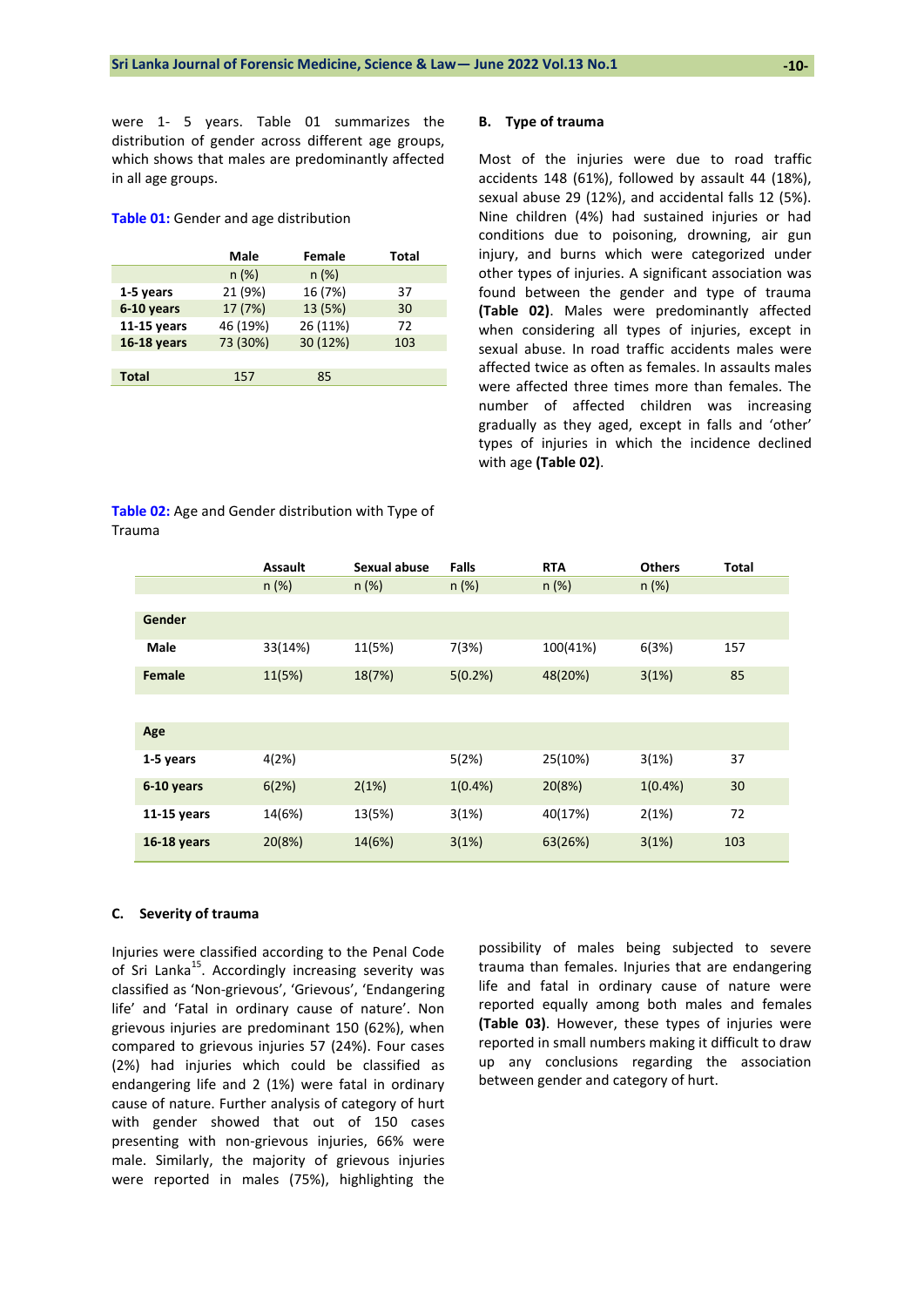|                                             | Male       | Female     | <b>Total</b> |
|---------------------------------------------|------------|------------|--------------|
|                                             | $n (\%)$   | n(%)       |              |
|                                             |            |            |              |
| Non grievous                                | 99 (41%)   | 51 (21%)   | 150          |
| <b>Grievous</b>                             | 43 (18%)   | 14 (6%)    | 57           |
| <b>Endangering life</b>                     | 2(1%)      | 2(1%)      | 4            |
| <b>Fatal in Ordinary</b><br>cause of nature | $1(0.4\%)$ | $1(0.4\%)$ | 2            |
| <b>Other</b>                                | 12 (5%)    | 17 (7%)    | 29           |
| Total                                       | 157        | 85         |              |

**Table 03:** Category of hurt and gender

#### **D. Manner of the incident**

Out of 242 victims, 168 (69%) had unintentional trauma and only 74 (31%) had intentional trauma. Table 04 represents the association between manner of injury with age and gender. Accordingly, more males (19%) had sustained intentional trauma. Incidence of unintentional trauma was high in 1-5 years age group compared to 6-10 years age group.

**Table 04:** Age and gender distribution with manner of the injury

|               |    | <b>Intentional</b> |     | <b>Unintentional</b> | Total |
|---------------|----|--------------------|-----|----------------------|-------|
|               | n  | (% )               | n   | (% )                 |       |
| Gender        |    |                    |     |                      |       |
| <b>Male</b>   | 46 | (19%)              | 111 | (46%)                | 157   |
| Female        | 28 | (12%)              | 57  | (24%)                | 85    |
|               |    |                    |     |                      |       |
| Age           |    |                    |     |                      |       |
| 1-5 years     | 3  | (1%)               | 34  | (14%)                | 37    |
| 6-10 years    | 10 | (4%)               | 20  | (8%)                 | 30    |
| $11-15$ years | 28 | (12%)              | 44  | (18%)                | 72    |
| 16-18 years   | 33 | (14%)              | 70  | (29%)                | 103   |

## **DISCUSSION**

In medico-legal practice application of medical knowledge to an injured individual is the main contribution to ensuring justice. In order to do so, judicial medical experts should identify the main causes for injuries, mechanism of infliction, risk factors, category of hurt, and the magnitude of the problem. In this research, we attempted to identify the medico legally significant factors among children who presented with injuries.

The number of affected children progressively increased from infancy to adolescence. This is confirmed by 103 out of 242 cases being in the 16- 18 age group followed by 72 in the 11-15 age group. Further, we noticed that older children had sustained all types of injuries. This pattern is consistent with previous national and international studies where they have found that older children are more prone to injuries than younger children $16,17$ . They are more vulnerable to injuries as they represent an active age group that engages in sports, recreational activities, confrontations, and riding or driving motor vehicles.<sup>18</sup>

Road traffic accidents were identified as the main cause for injuries. Nearly 148 (61 %) have met with accidents, where 100 were males and rest were females. RTAs have become a major problem worldwide $^{19}$ . Developed countries have safe roads, technically certified vehicles, and road rules to which majority of the citizens adhere<sup>19</sup>. In comparison, Sri Lanka despite good road rules has poor roads and vehicles. However, it is noted that people do not abide by the  $law<sup>12,20</sup>$ . In addition, there can be other reasons that increase the risk of RTA such as poor maintenance of roads, crowded roads, absence of footpaths, and inexperience of drivers and pedestrians.

Majority who met with RTA were in the 16-18 year age group. According to previous studies, most of them were riders or drivers. The main vehicles were motorcycles and three wheelers.<sup>12,20</sup> Studies have also identified that younger age groups (1-10 years) who met with RTA were pedestrians or passengers in vehicles. Often, it was revealed that they had not followed the traffic rules or the alleged drivers had not followed rules.<sup>20,21</sup> Females were injured while travelling in motorcycles as pillion riders while, males were injured as the rider of motor cycles.<sup>21</sup>

Eighteen percent of the victims had been assaulted, 12% were victims of sexual abuse, 5% were victims of a fall, and 4% were the result of 'other' causes such as poisoning, burns, drowning, or gunshot injuries. The incidence of accidental falls and 'other' injuries decreased with age. Conversely assault, sexual abuse, and road traffic accidents increased with age.

Assaults accounted for 44% of injuries. All were intentional, majority were male, and there was a gradual rise with age. Most injuries were due to violence. This reflects the younger generations trend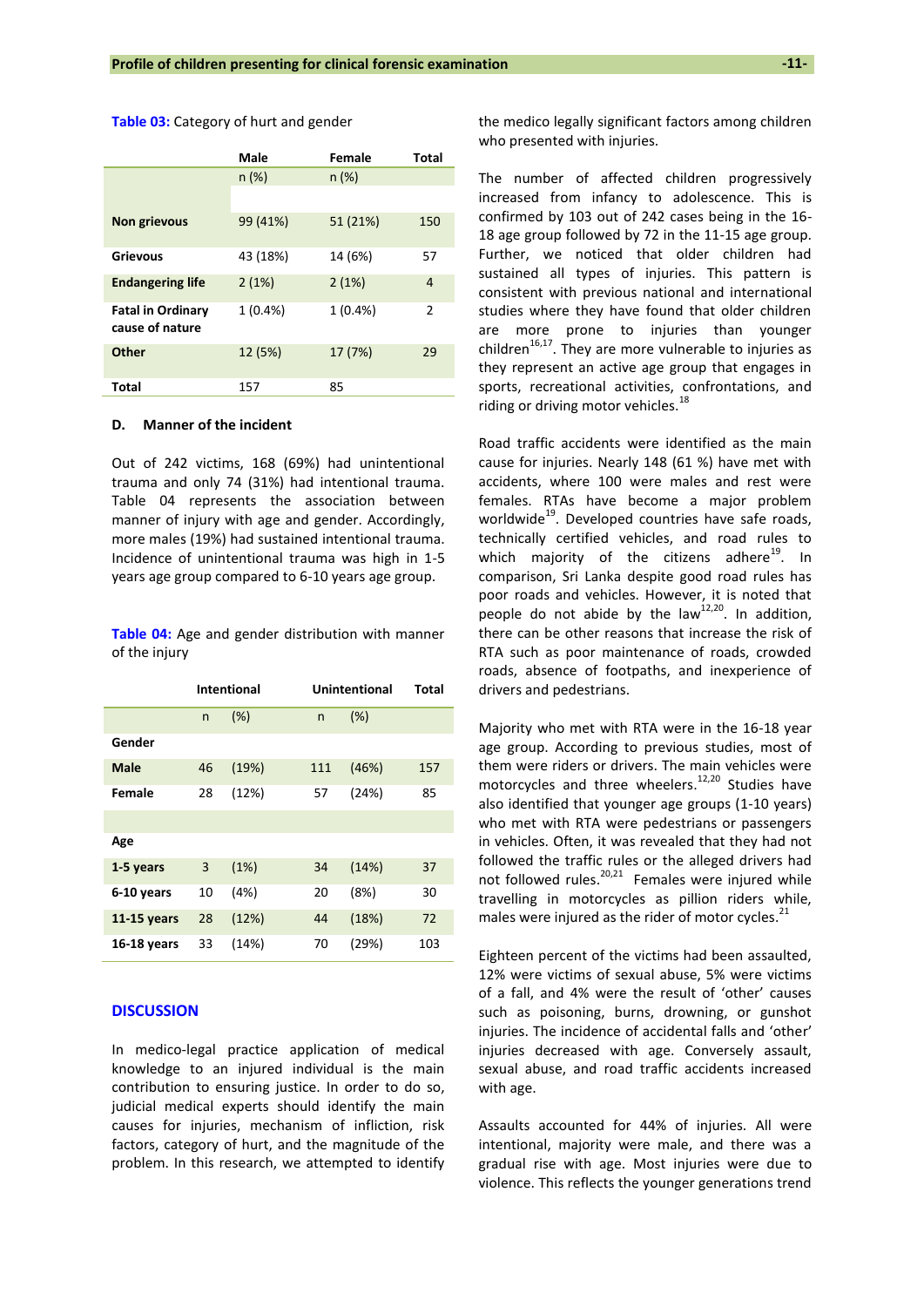**-12-**

for violence which is consistent with previous studies.<sup>22</sup>

Child sexual abuse is a serious issue in the health sector as well as in the legal system of the country<sup>23</sup>. Our results showed that the incidence of sexual abuse was increasing with age. Sexual abuse victims were identified mainly in two age groups; 11-15 years and 16-18 years. Eleven males and 18 females were affected. Main underlying causes were teenage love affairs and eloping with the partners. This has become a major problem in our society<sup>24</sup> that needs to be studied further. The literature revealed that most perpetrators are well known to the victim, and are older (more than 18 years) $^{24,25}$ . Often they are married or having multiple sexual partners. Most of the perpetrators have faced sexual harassment in their childhood as well<sup>23</sup>. According to previous studies done in Sri Lanka, many victims were school-aged, younger than their assailants and shared risk factors such as being from a single parent family, parents who have gone abroad to work as house maids, working parents, peers having love affairs, and communication accessibility. In addition, all these activities have taken place in a pre-planned manner<sup>24,25</sup>.

Young children are more prone to injuries due to falls<sup>9</sup>. The majority occurred in their own house or in preschools and schools while playing and were nonintentional injuries. There were 12 cases of accidental falls, and the 1-5 year age group was mainly affected. Incidence of falls gradually decreased with age.

The 'other' category of injury included burns, poisoning, drowning, and air gun injuries. However, only a few patients with these injuries were reported for CFE due to various reasons. Globally, burn injuries cause high morbidity and mortality in all age groups<sup>26</sup>. Children can have long term physical, psychological, economical, and social effects on them and their families due to burns<sup>27,28</sup>. Although a considerable number of burn patients are admitted and treated, most of these cases are not reported for medico legal examinations $^{28}$ . Drowning is the third leading cause of death from unintentional injuries with highest rates among children and has been a controversial subject medico-legally<sup>29</sup>. Hence, all cases of burn injuries and drowning may not be referred for forensic examination and can be the reason for this low incidence.

According to the severity of the injury, the majority (62%) were non grievous and only 24% were grievous injuries. Injuries that are endangering life and fatal in ordinary cause of nature were reported less.

Most of the injuries were non-intentional (69.4%). Among the injuries reported among younger children majority were non- intentional. However, the incidence of intentional injuries was gradually increasing with age. This also can be attributable to the increasing incidence of violence seen among adolescents $22$ .

## **CONCLUSION**

Road traffic accidents are the main cause for injuries in children. Males are more vulnerable to injuries in general, while females are more vulnerable to sexual abuse.

### **RECOMMENDATIONS**

As older children are more vulnerable to RTA and sexual assaults, parents/guardians must be vigilant. Teachers and other school staff should pay attention to preventing non-intentional injuries. As there is increased risk of violence among older children/ adolescents, they should be educated on the importance of abiding the law.

#### **LIMITATIONS**

This study sample is of children who have sustained injuries and who were medico legally examined. Children who refused admission and those who sought alternate therapies are not included in the study. In addition, mentally challenged children were also excluded from the study.

#### **ACKNOWLEDGEMENTS**

To Dr. S. Tennakoon, Senior Lecturer, Department of Community Medicine, University of Peradeniya for his valuable support in the statistical analysis of this research and Miss. F. Mizha for the assistance in preparing the manuscript.

#### **CONFLICTS OF INTEREST**

There are no conflicts of interest.

## **ETHICAL ISSUES**

None

#### **AUTHOR CONTRIBUTIONS**

**MSS:** writing project proposal, data collection, writing project report and manuscript; **ANV:** supervision of the process and editing the manuscript; **WMLNW:** finalizing the manuscript.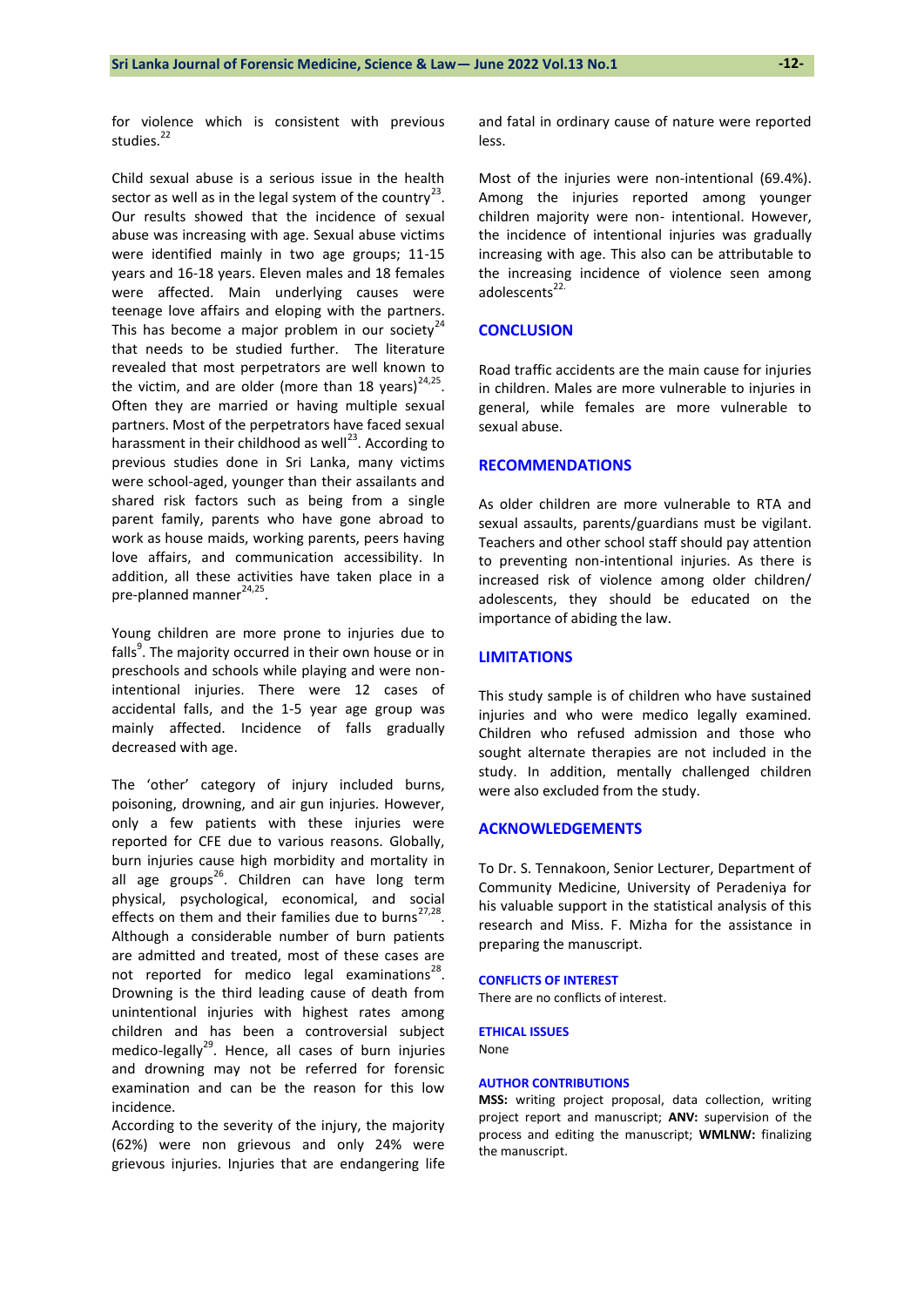#### **REFERENCES**

- 1. de Sousa Petersburgo D, Keyes CE, Wright DW, Click LA, MacLeod J, Sasser SM. The epidemiology of childhood injury in Maputo, Mozambique. *International Journal of Emergency Medicine*. 2010 Sep;3(3): 157-63. [https://doi.org/10.1007/s12245-](https://doi.org/10.1007/s12245-010-0182-z) [010-0182-z.](https://doi.org/10.1007/s12245-010-0182-z)
- 2. Hong J, Lee B, Ha EH, Park H. Parental socioeconomic status and unintentional injury deaths in early childhood: Consideration of injury mechanisms, age at death, and gender. *Accident Analysis & Prevention*. 2010 Jan 1;42(1): 313-319. [http://doi.org/10.1016/j.aap.2009.08.010.](http://doi.org/10.1016/j.aap.2009.08.010)
- 3. Mutto M, Lawoko S, Nansamba C, Ovuga E, Svanstrom L. Unintentional childhood injury patterns, odds, and outcomes in Kampala City: An analysis of surveillance data from the National Pediatric Emergency Unit. *Journal of Injury & Violence*. 2011 Jan;3(1): 13–18[. https://doi.org/10.5249/jivr.v3i1.56.](https://doi.org/10.5249/jivr.v3i1.56)
- 4. Norman RE, Byambaa M, De R, Butchart A, Scott J, Vos T. The long-term health consequences of child physical abuse, emotional abuse, and neglect: a systematic review and meta-analysis. *PLoS Medicine*. 2012;9(11): e1001349.

[https://doi.org/10.1371/journal.pmed.1001349.](https://doi.org/10.1371/journal.pmed.1001349) 

- 5. Pathirana BDD. The Cost of Violence on Children. *Sri Lanka Journal of the Humanities*. 2011;37(1-2): 119– 133. <https://doi.org/10.4038/sljh.v37i1-2.7207>
- 6. Afifi TO, MacMillan HL, Boyle M, Taillieu T, Cheung K, Sareen J. Child abuse and mental disorders in Canada. *Canadian Medical Association Journal*. 2014 Jun 10;186(9): E324-32.

[https://doi.org/10.1503/cmaj.131792.](https://doi.org/10.1503/cmaj.131792)

7. Fergusson DM, McLeod GF, Horwood LJ. Childhood sexual abuse and adult developmental outcomes: Findings from a 30-year longitudinal study in New Zealand. *Child Abuse & Neglect*. 2013 Sep 1;37(9): 664-74.

[https://doi.org/10.1016/j.chiabu.2013.03.013.](https://doi.org/10.1016/j.chiabu.2013.03.013)

- 8. Akmatov MK. Child abuse in 28 developing and transitional countries—results from the Multiple Indicator Cluster Surveys. *International Journal of Epidemiology*. 2011 Feb 1;40(1): 219-27. [http://doi.org/10.1093/ije/dyq168.](http://doi.org/10.1093/ije/dyq168)
- 9. Jacobi G, Dettmeyer R, Banaschak S, Brosig B, Herrmann B. Child abuse and neglect: diagnosis and management. *Deutsches Arzteblatt International*. 2010 Apr;107(13): 231.

[https://doi.org/10.3238/arztebl.2010.0231.](https://doi.org/10.3238/arztebl.2010.0231)

- 10. Chandran A, Hyder AA, Peek-Asa C. The global burden of unintentional injuries and an agenda for progress. *Epidemiologic Reviews*. 2010 Apr 1;32(1): 110-20. [https://doi.org/10.1093/epirev/mxq009.](https://doi.org/10.1093/epirev/mxq009)
- 11. Department of Census and Statistics. *Census of population and housing Sri Lanka 2012*. Available from: <http://www.statistics.gov.lk/> [Accessed 10<sup>th</sup> December 2019].
- 12. Kitulwatte IDG, Edirisinghe PAS, Appuhamy P. Analysis of child victims of trauma or violence reported for medico-legal examination in three tertiary care hospitals in Sri Lanka. *The Medico-Legal*

*Journal of Sri Lanka*. 2013;1(2): 29-36. <http://doi.org/10.4038/mljsl.v1i2.7291>

- 13. Siriwardhana C, Wickramage K, Jayaweera K, et al. Impact of economic labour migration: a qualitative exploration of left-behind family member perspectives in Sri Lanka. *Journal of Immigrant and Minority Health*. 2015 Jun;17(3): 885-94. [https://doi.org/10.1007/s10903-013-9951-0.](https://doi.org/10.1007/s10903-013-9951-0)
- 14. Miller J. Beach boys or sexually exploited children? Competing narratives of sex tourism and their impact on young men in Sri Lanka's informal tourist economy. *Crime, Law and Social Change*. 2011 Dec;56(5): 485-508. [https://doi.org/10.1007/s10611-](https://doi.org/10.1007/s10611-011-9330-5) [011-9330-5.](https://doi.org/10.1007/s10611-011-9330-5)
- 15. Penal code. Available from: <https://www.lawnet.gov.lk/penal-code-2/> [Accessed  $25<sup>tn</sup>$  Aug 2021]
- 16. Jiang X, Zhang Y, Wang Y, Wang B, Xu Y, Shang L. An analysis of 6215 hospitalized unintentional injuries among children aged 0–14 in northwest China. *Accident Analysis & Prevention*. 2010 Jan 1;42(1): 320-6. [http://doi.org/10.1016/j.aap.2009.08.012.](http://doi.org/10.1016/j.aap.2009.08.012)
- 17. Monuteaux MC, Lee L, Fleegler E. Children injured by violence in the United States: Emergency department utilization, 2000–2008. *Academic Emergency Medicine*. 2012 May;19(5): 535-40. [https://doi.org/10.1111/j.1553-2712.2012.01341.x.](https://doi.org/10.1111/j.1553-2712.2012.01341.x)
- 18. Sidebotham P, Fraser J, Fleming P, Ward-Platt M, Hain R. Patterns of child death in England and Wales. *The Lancet*. 2014 Sep 6;384(9946): 904-14. [https://doi.org/10.1016/S0140-6736\(13\)61090-9.](https://doi.org/10.1016/S0140-6736(13)61090-9)
- 19. Fraga A, Fraga GP, Stanley C, Costantini TW, Coimbra R. Children at danger: injury fatalities among children in San Diego County. *European Journal of Epidemiology*. 2010 Mar;25(3): 211-7. <https://doi.org/10.1007/s10654-009-9420-1>
- 20. Devasurendra K, Perera L, Bandara S. An insight to motorized two and three wheel crashes in developing countries: A case study in Sri Lanka. *Journal of Transportation Safety & Security*. 2017 Mar 30;9(sup1): 204-15.

[https://doi.org/10.1080/19439962.2016.1236052.](https://doi.org/10.1080/19439962.2016.1236052)

- 21. Sadeghi-Bazargani H, Ayubi E, Azami-Aghdash S, et al. Epidemiological patterns of road traffic crashes during the last two decades in Iran: a review of the literature from 1996 to 2014. *Archives of Trauma Research*. 2016 Sep;5(3): e32985. [https://doi.org/10.5812/atr.32985.](https://doi.org/10.5812/atr.32985)
- 22. Sigel EJ, Mattson SA, Mercado MC. Increased violence involvement and other behavioral and mental health factors among youth with firearm access. *Journal of Adolescent Health*. 2019 Jul 1;65(1): 63-71.

[https://doi.org/10.1016/j.jadohealth.2019.01.028.](https://doi.org/10.1016/j.jadohealth.2019.01.028)

23. Bebbington P, Jonas S, Kuipers E, et al. Childhood sexual abuse and psychosis: data from a crosssectional national psychiatric survey in England. *The British Journal of Psychiatry*. 2011 Jul;199(1): 29-37. <https://doi.org/10.1192/bjp.bp.110.083642>